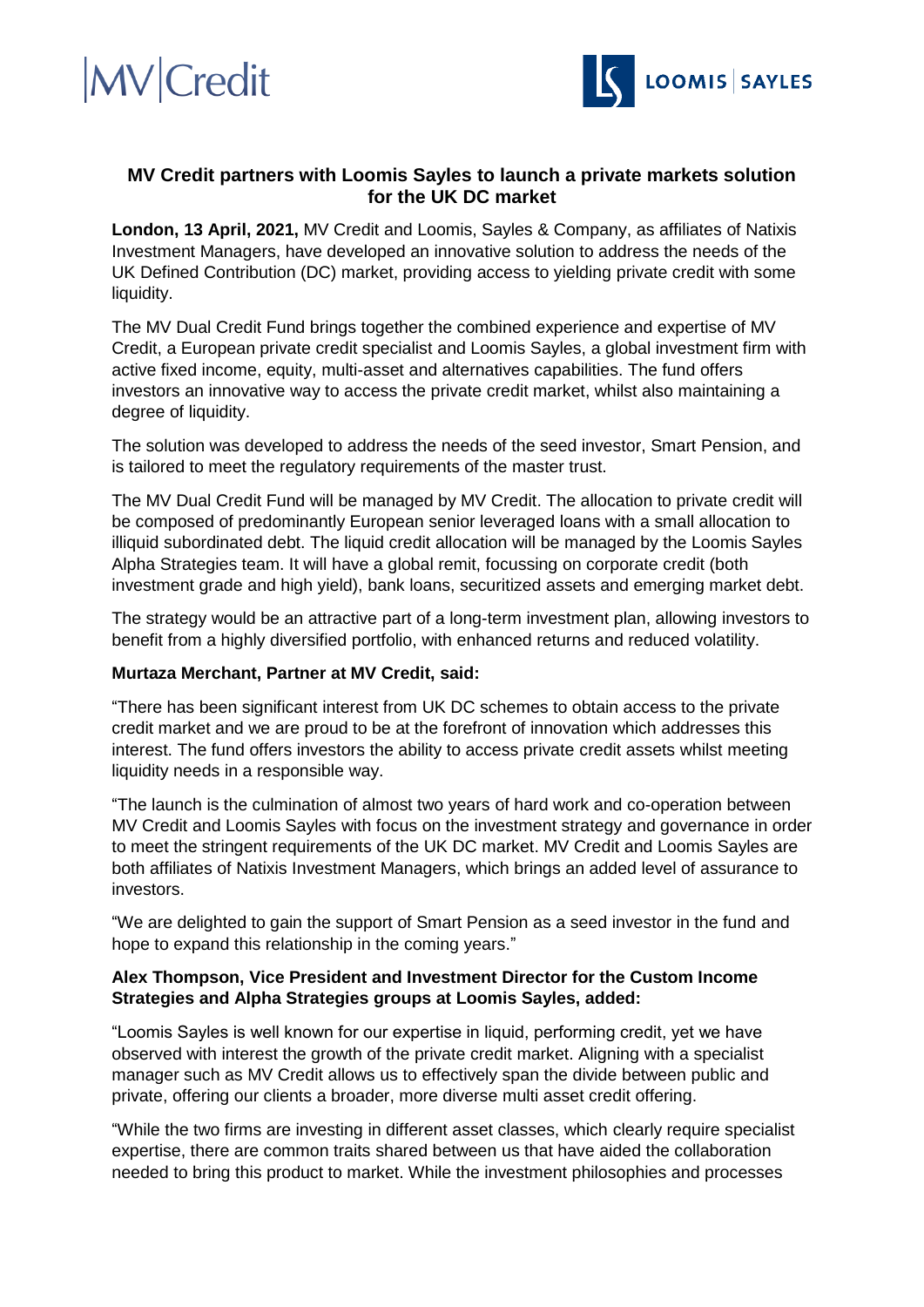# **MV** Credit



necessarily differ, both firms promote a team-based approach and place a significant emphasis on proprietary research within their respective fields. Diversity and ESG considerations are also important to the culture of both firms."

The MV Dual Credit fund will be seeded with around £100m of assets from the Smart Pension default fund. Smart Pension is the cornerstone investor, but the fund will be accessible to other UK pension schemes opening up opportunities for these schemes to access this strategy.

#### **About MV Credit**

MV Credit is an independently managed private credit firm founded in 2000. One of the first private credit firms to be established in Europe, MV Credit possesses one of the longest established management team in the private credit space, with a senior team who has on average over twenty years' experience. Since inception MV Credit has invested circa €6bn in debt financing deals, building over time strong long-term relationships with reputable private equity sponsors. MV Credit invests in senior and subordinated debt across Europe, targeting non-cyclical, defensive industries and regions where the team have a strong understanding. The firm's deep experience enables it to add value by providing tailored financing solutions to high-quality businesses, alongside adding value through active engagement.

#### <https://www.mvcredit.com/>

#### **About Loomis Sayles**

Since 1926, Loomis, Sayles & Company has helped fulfill the investment needs of institutional and mutual fund clients worldwide. The firm's performance-driven investors integrate deep proprietary research and integrated risk analysis to make informed, judicious decisions. Teams of portfolio managers, strategists, research analysts and traders collaborate to assess market sectors and identify investment opportunities wherever they may lie, within traditional asset classes or among a range of alternative investments. Loomis Sayles has the resources, foresight and the flexibility to look far and wide for value in broad and narrow markets in its commitment to deliver attractive sustainable returns for clients. This rich tradition has earned Loomis Sayles the trust and respect of clients worldwide, for whom it manages £254.5billion in assets (as of December 31, 2020).

Includes the assets of Loomis, Sayles & Co., LP, and Loomis Sayles Trust Company, LLC. Loomis Sayles Trust Company is a wholly owned subsidiary of Loomis, Sayles & Company, LP.

#### **About Natixis Investment Managers**

Natixis Investment Managers serves financial professionals with more insightful ways to construct portfolios. Powered by the expertise of more than 20 specialized investment managers globally, we apply Active Thinking<sup>®</sup> to deliver proactive solutions that help clients pursue better outcomes in all

markets. Natixis Investment Managers ranks among the world's largest asset management firms<sup>1</sup> with nearly  $\epsilon$ 1.135 trillion assets under management<sup>2</sup>

Headquartered in Paris and Boston, Natixis Investment Managers is a subsidiary of Natixis. Listed on the Paris Stock Exchange, Natixis is a subsidiary of BPCE, the second-largest banking group in France. Natixis Investment Managers' affiliated investment management firms include AEW; Alliance Entreprendre; AlphaSimplex Group; DNCA Investments;<sup>3</sup> Dorval Asset Management; Flexstone Partners; Gateway Investment Advisers; H2O Asset Management; Harris Associates; Investors Mutual Limited; Loomis, Sayles & Company; Mirova; MV Credit; Naxicap Partners; Ossiam; Ostrum Asset Management; Seeyond; Seventure Partners; Thematics Asset Management; Vauban Infrastructure Partners; Vaughan Nelson Investment Management; Vega Investment Managers;<sup>4</sup> and WCM Investment Management. Additionally, investment solutions are offered through Natixis Investment Managers Solutions, and Natixis Advisors offers other investment services through its AIA and MPA division. **Not all offerings available in all jurisdictions.** For additional information, please